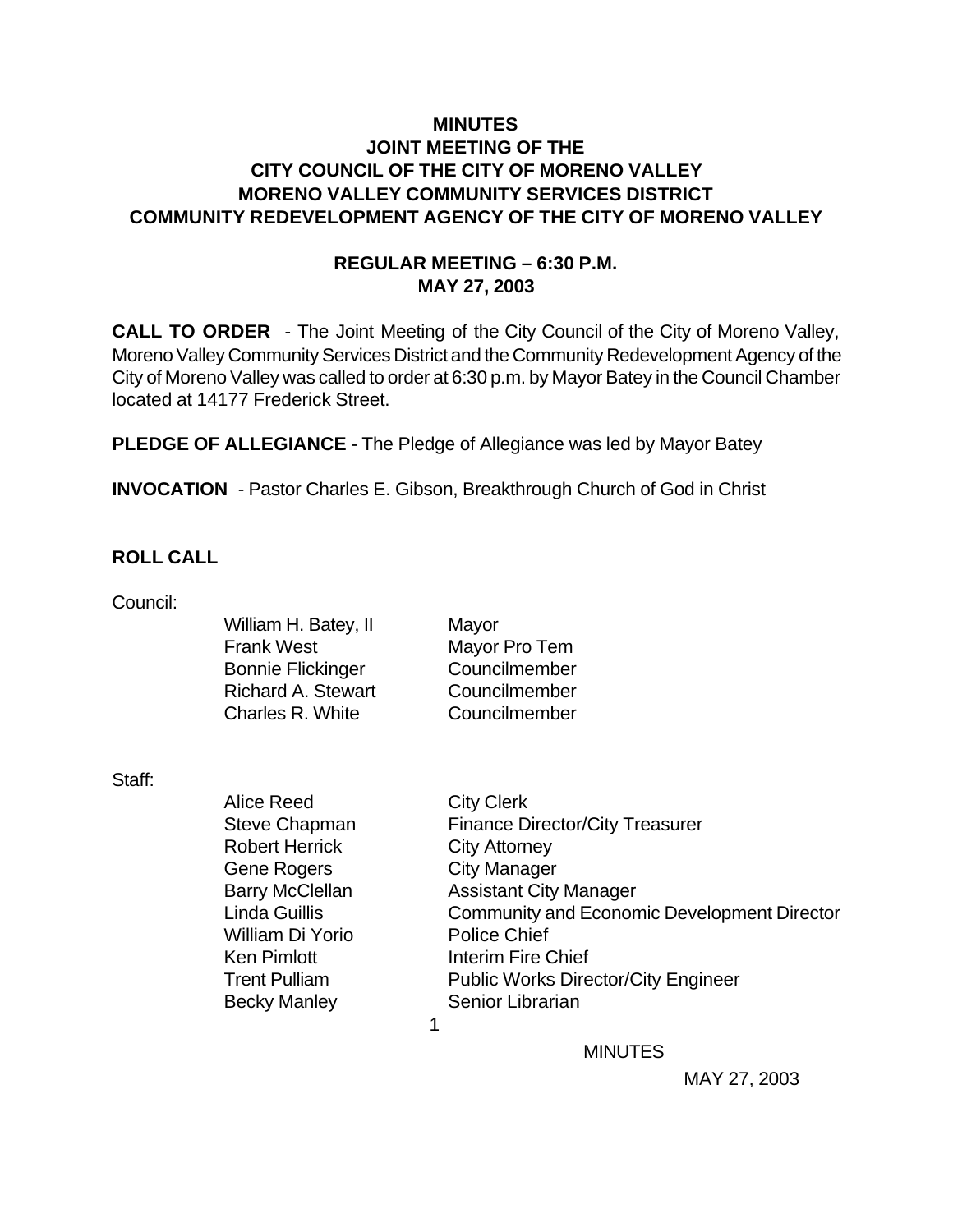## George Price **Parks and Recreation Director JOINT CONSENT CALENDARS (SECTIONS A-C) OF THE CITY COUNCIL OF THE CITY OF MORENO VALLEY, MORENO VALLEY COMMUNITY SERVICES DISTRICT, AND COMMUNITY REDEVELOPMENT AGENCY OF THE CITY OF MORENO VALLEY**

Mayor Batey opened the agenda items for the Consent Calendars for public comments.

Pete Bleckert – Address matter of record (Item A2)

1) Stated prevailing wages should be paid on this project

Councilmember Flickinger made a motion, seconded by Councilmember White to approve the Consent Calendars in their entireties. Motion carried 5-0. Roll call vote.

# **A. CONSENT CALENDAR** - **CITY COUNCIL**

- A1. ORDINANCES FIRST READING BY TITLE ONLY Waived reading of all Ordinance Introductions and read by title only.
- A2. AGREEMENT FOR PROFESSIONAL CONSULTANT SERVICES FOR DAY STREET REHABILITATION FROM ALESSANDRO BOULEVARD TO COTTONWOOD AVENUE (PROJECT NO. 02-89266920), AND STORM DRAIN LINE GG FROM OLD 1215 FRONTAGE ROAD TO DAY STREET (PROJECT NO. 02-89280022) Approved the Agreement for Professional Consultant Services with AEI CASC Engineering, 937 Via Lata, Suite 500, Colton, California 92324 to provide preliminary engineering services for street and storm drain improvements; authorized the Mayor to execute said Agreement for Professional Consultant Services with AEI CASC Engineering; and authorized the issuance of a Purchase Order to AEI CASC Engineering, in the amount of \$93,737 for Account No. 892.66920 and \$39,369 for Account No. 892.80022, when the agreement has been signed by all parties.
- A3. 2002 ANNUAL REPORT OF THE PLANNING COMMISSION Received and filed the 2002 Annual Report of the Planning Commission; and authorized transmittal to the California State Office of Planning and Research in accordance with Government Code Section 65040.5.
- A4. PA02-0107 MINI-STORAGE FACILITY ACCEPT AGREEMENT & IRREVOCABLE LETTERS OF CREDIT FOR PUBLIC IMPROVEMENTS,

**MINUTES**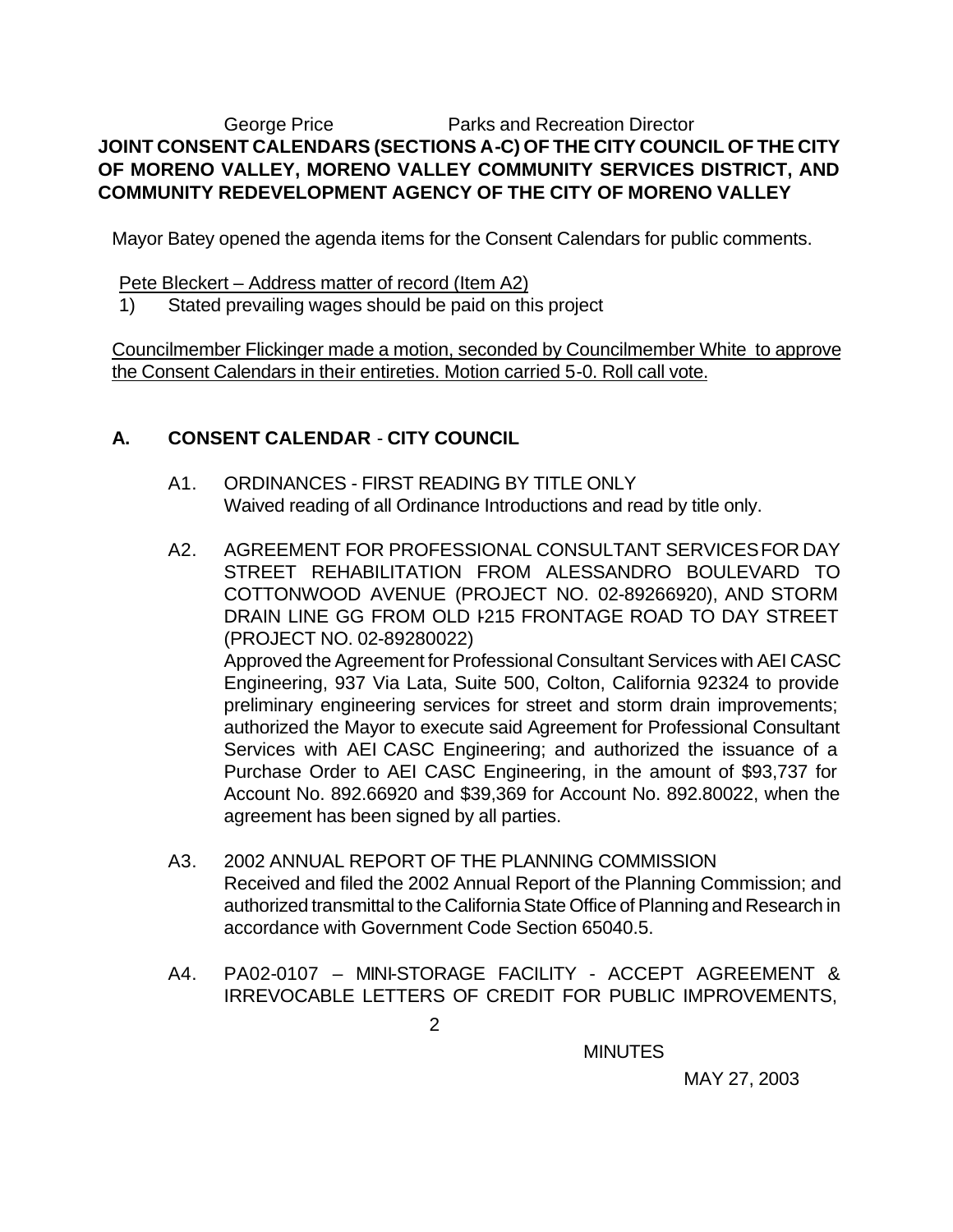WEST SIDE OF PERRIS BOULEVARD, NORTH OF BRODIAEA AVENUE (MIGHTY DEVELOPMENT, INC.)

Accepted the Irrevocable Letters of Credit and the Agreement for Public Improvements for PA02-0107; authorized the Mayor to execute the agreement; and directed the City Clerk to forward the signed agreement to the County Recorder's office for recordation.

- A5. APPROVAL OF FINAL MAP 20185 SINGLE FAMILY RESIDENTIAL PROJECT, AND ACCEPT AGREEMENT & BONDS FOR PUBLIC RIGHT-OF-WAY IMPROVEMENTS, EAST OF PERRIS BOULEVARD, NORTH OF FRAN LOU DRIVE (PROFESSORS FUND V, LLC) Approved Final Map 20185, authorized the City Clerk to sign the map and transmit said map to the County Recorder's office for recordation; accepted the bonds and Agreement for Public Improvements; authorized the Mayor to execute the agreement; and directed the City Clerk to forward the signed agreement to the County Recorder's office for recordation.
- A6. APPROVAL OF FINAL MAPS 22709 & 22709-1 SINGLE FAMILY RESIDENTIAL PROJECTS, AND ACCEPT AGREEMENTS & BONDS FOR PARK AND PUBLIC RIGHT-OF-WAY IMPROVEMENTS, WEST SIDE OF MORENO BEACH DRIVE, NORTH OF JOHN F. KENNEDY DRIVE (WESTERN PACIFIC HOUSING, INC.) Approved Final Maps 22709 & 22709-1, authorized the City Clerk to sign the maps and transmit said maps to the County Recorder's office for recordation; accepted the bonds and Agreement for Public Improvements for each final map; accepted the bonds and Agreement for Park Improvements; authorized the Mayor to execute the agreements; and directed the City Clerk to forward the signed agreements to the County Recorder's office for recordation.
- A7. PA00-0025 REDUCE FAITHFUL PERFORMANCE BOND BY 90% AND ADOPT RESOLUTION NO. 2003-35, A RESOLUTION OF THE CITY COUNCIL OF THE CITY OF MORENO VALLEY AUTHORIZING ACCEPTANCE OF THE PUBLIC RIGHT-OF-WAY IMPROVEMENTS AS COMPLETE AND ACCEPTING PERRIS BOULEVARD AND MODULAR WAY INTO THE CITY MAINTAINED STREET SYSTEM, EAST SIDE OF PERRIS BOULEVARD, NORTH OF NANDINA AVENUE (AURORA MODULAR INDUSTRIES, INC.) Approved a 90% reduction to the Faithful Performance Bond for PA00-0025; authorized the City Engineer to reduce the Faithful Performance Bond by 90%; and adopted Resolution No. 2003-35 authorizing the acceptance of the public right-of-way improvements for PA00-0025 as complete and accepting Perris

**MINUTES**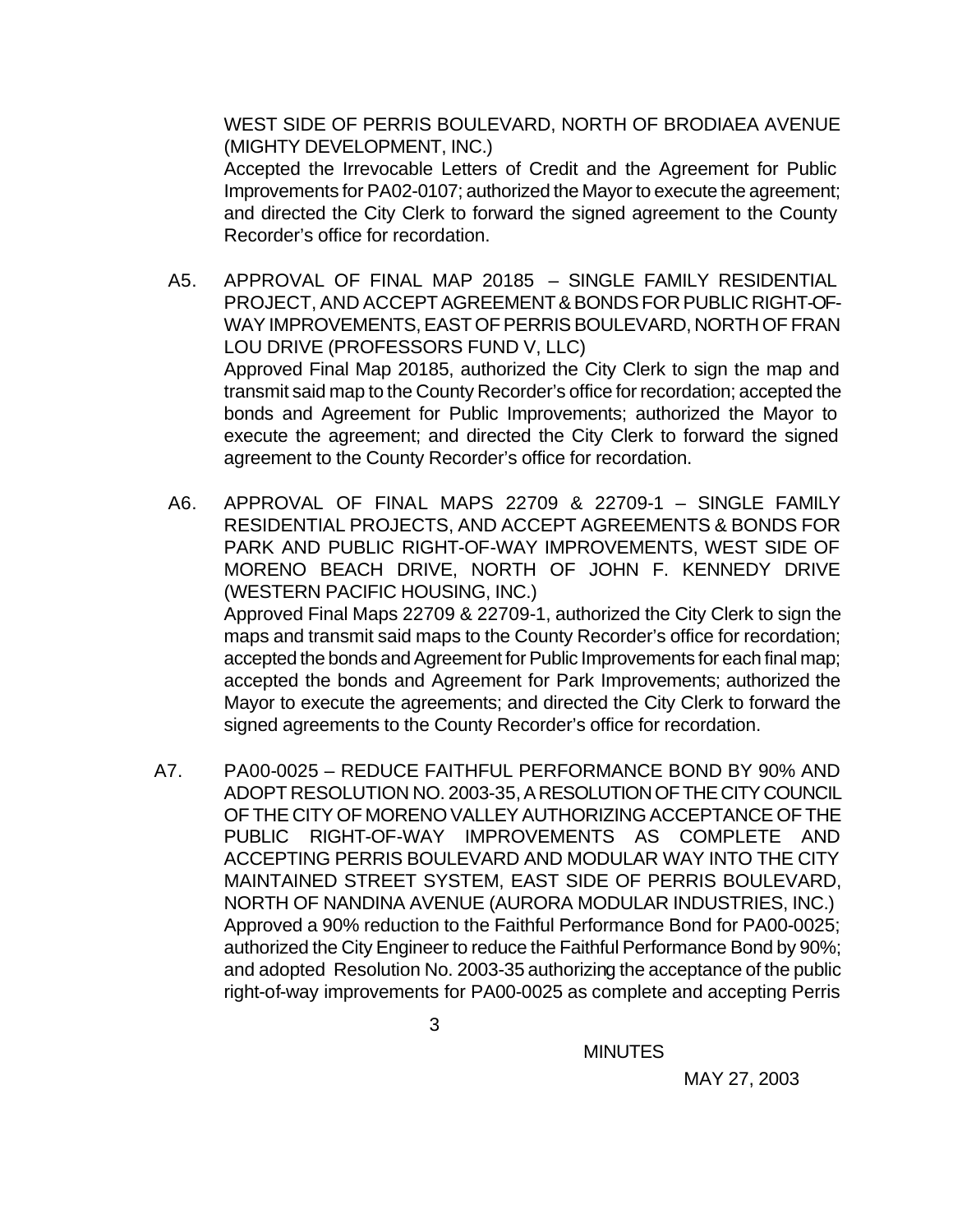Boulevard and Modular Way into the City Maintained Street System.

## Resolution No. 2003-35

A Resolution of the City Council of the City of Moreno Valley, California, Authorizing the Acceptance of the Public Right-of-Way Improvements as Complete Within PA00-0025, and Accepting Perris Boulevarad and Modular Way into the City Maintained Street System

A8. FINAL MAP 29732-1 – REDUCE FAITHFUL PERFORMANCE BOND BY 90% AND ADOPT RESOLUTION NO. 2003-36, A RESOLUTION OF THE CITY COUNCIL OF THE CITY OF MORENO VALLEY AUTHORIZING ACCEPTANCE OF THE PUBLIC RIGHT-OF-WAY IMPROVEMENTS AS COMPLETE AND ACCEPTING ADOBE WAY, LA PALMA WAY, DE LA VEGA COURT, RANCHO BAJA, AND VIA DE LA REAL INTO THE CITY MAINTAINED STREET SYSTEM (PACIFIC CENTURY HOMES, INC) Approved a 90% reduction to the Faithful Performance Bond for Final Map 29732-1; authorized the City Engineer to reduce the Faithful Performance Bond by 90%; and adopted Resolution No. 2003-36 authorizing the acceptance of the public right-of-way improvements for Final Map 29732-1 as complete and accepting Adobe Way, La Palma Way, De La Vega Court, Rancho Baja, and Via De La Real into the City Maintained Street System.

## Resolution No. 2003-36

A Resolution of the City Council of the City of Moreno Valley, California, Authorizing the Acceptance of the Public Right-of-Way Improvements as Complete Within Tract 29732-1, and Accepting Adobe Way, La Palma Way, De La Vega Court, Rancho Baja, and Via De La Real into the City Maintained Street System

A9 APPROVAL OF FINAL MAPS 30300-1 & 30300-2 – SINGLE FAMILY RESIDENTIAL PROJECTS, AND ACCEPT AGREEMENTS & BONDS FOR PUBLIC RIGHT-OF-WAY IMPROVEMENTS, SOUTH SIDE OF KRAMERIA AVENUE, EAST OF LASSELLE STREET (MVR-MORENO VALLEY, L.P.) Approved Final Maps 30300-1 & 30300-2, authorized the City Clerk to sign the maps and transmit said maps to the County Recorder's office for recordation; accepted the bonds and Agreement for Public Improvements for each final map; authorized the Mayor to execute the agreements; and directed the City Clerk to forward the signed agreements to the County Recorder's office for

**MINUTES**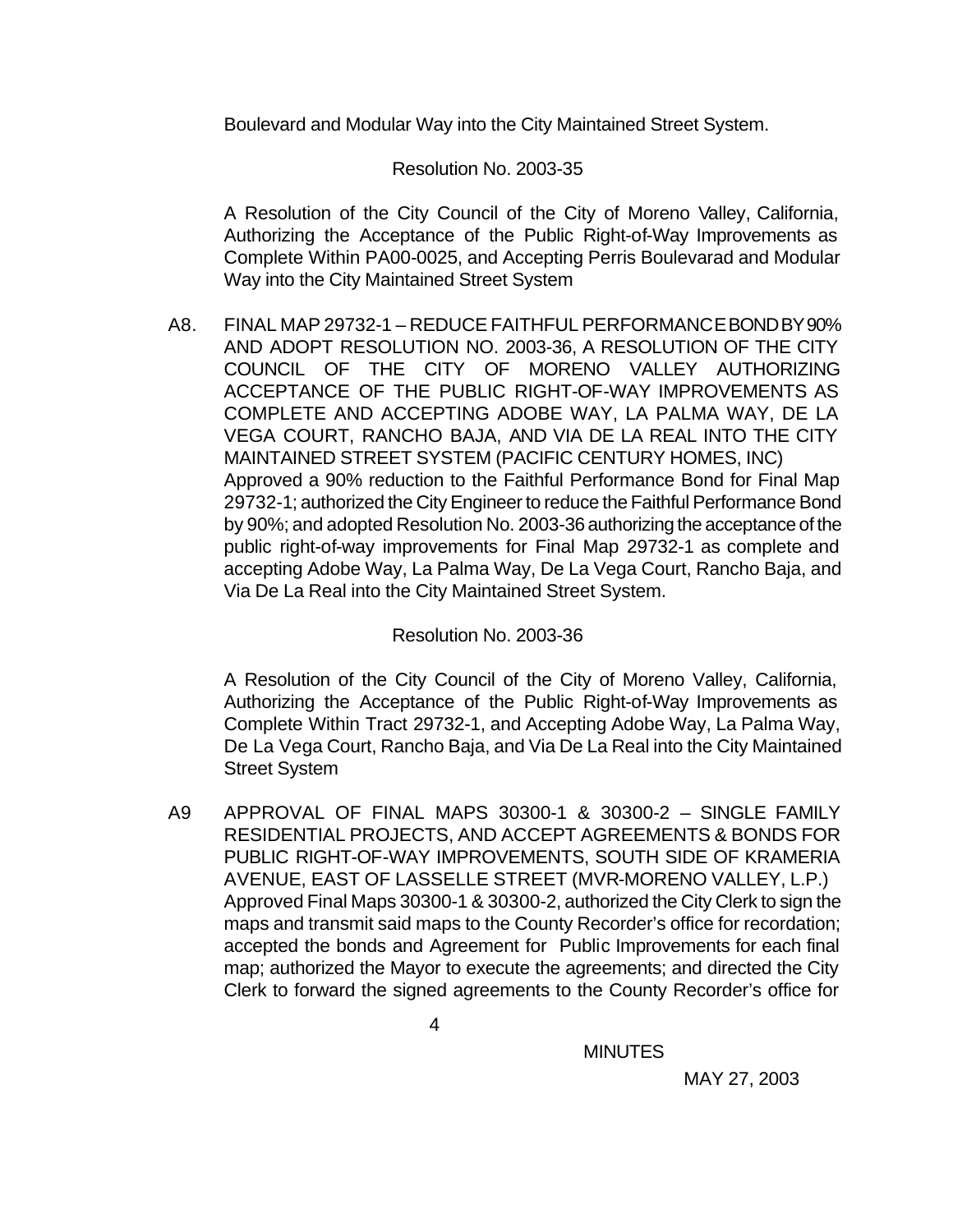recordation.

- A10. FINAL MAP 21040 ACCEPT SUBSTITUTION OF BONDS AND AGREEMENT FOR PUBLIC RIGHT OF WAY IMPROVEMENTS, NORTH OF ELDER AND EAST OF MORRISON STREET (FIESTA DEVELOPMENT) Accepted the substitution of bonds and Agreement for Public Improvements for Final Map 21040; authorized the Mayor to execute the agreement; directed the City Clerk to forward the signed agreement to the County Recorder's office for recordation; and instructed the City Engineer to prepare the exoneration of the Faithful Performance Bond and Material & Labor Bond placed by Procopius Land Company upon acceptance of the substitution bonds and agreement.
- A11. APPROVAL OF GRANT APPLICATION SUBMITTALS FOR THE SAFE ROUTES TO SCHOOL PROGRAM (SR2S) AND THE BICYCLE AND PEDESTRIAN FACILITIES PROGRAM, SENATE BILL (SB 821) Approved submittal of grant applications for the Safe Routes to School (SR2S) Program and the Bicycle and Pedestrian Facilities (SB 821) Program.
	- A12. MINUTES REGULAR MEETING OF MAY 13, 2002 Approved as submitted.
	- A13. APPROVAL OF FINAL MAP 30319 SINGLE FAMILY RESIDENTIAL PROJECT, ACCEPT AGREEMENT & BONDS FOR PUBLIC RIGHT-OF-WAY IMPROVEMENTS, AND APPROVAL OF AGREEMENT REGARDING ISSUANCE OF BUILDING PERMITS, WEST SIDE OF LASSELLE STREET, NORTH OF OLEANDER AVENUE EXTENSION (KB HOME) Approved Final Map 30319, authorized the City Clerk to sign the map and transmit said map to the County Recorder's office for recordation; accepted the bonds and Agreement; and directed the City Clerk to forward the signed agreements to the County Recorder's office for recordation.
	- A14. FINAL MAP 22377-1 REDUCE FAITHFUL PERFORMANCE BOND BY 90% AND ADOPT RESOLUTION NO. 2003-39, A RESOLUTION OF THE CITY COUNCIL OF THE CITY OF MORENO VALLEY AUTHORIZING ACCEPTANCE OF THE PUBLIC RIGHT-OF-WAY IMPROVEMENTS AS COMPLETE AND ACCEPTING CASA ENCANTADOR ROAD, AGUILA PASS, CABALLO ROAD, ALOSTA LANE, BALANCIN WAY, BRASA LANE, BELLO WAY, GENTIAN AVENUE, AND AROBLES COURT INTO THE CITY MAINTAINED STREET SYSTEM (CAPITAL MUTUAL MORENO VALLEY, LLC)

**MINUTES**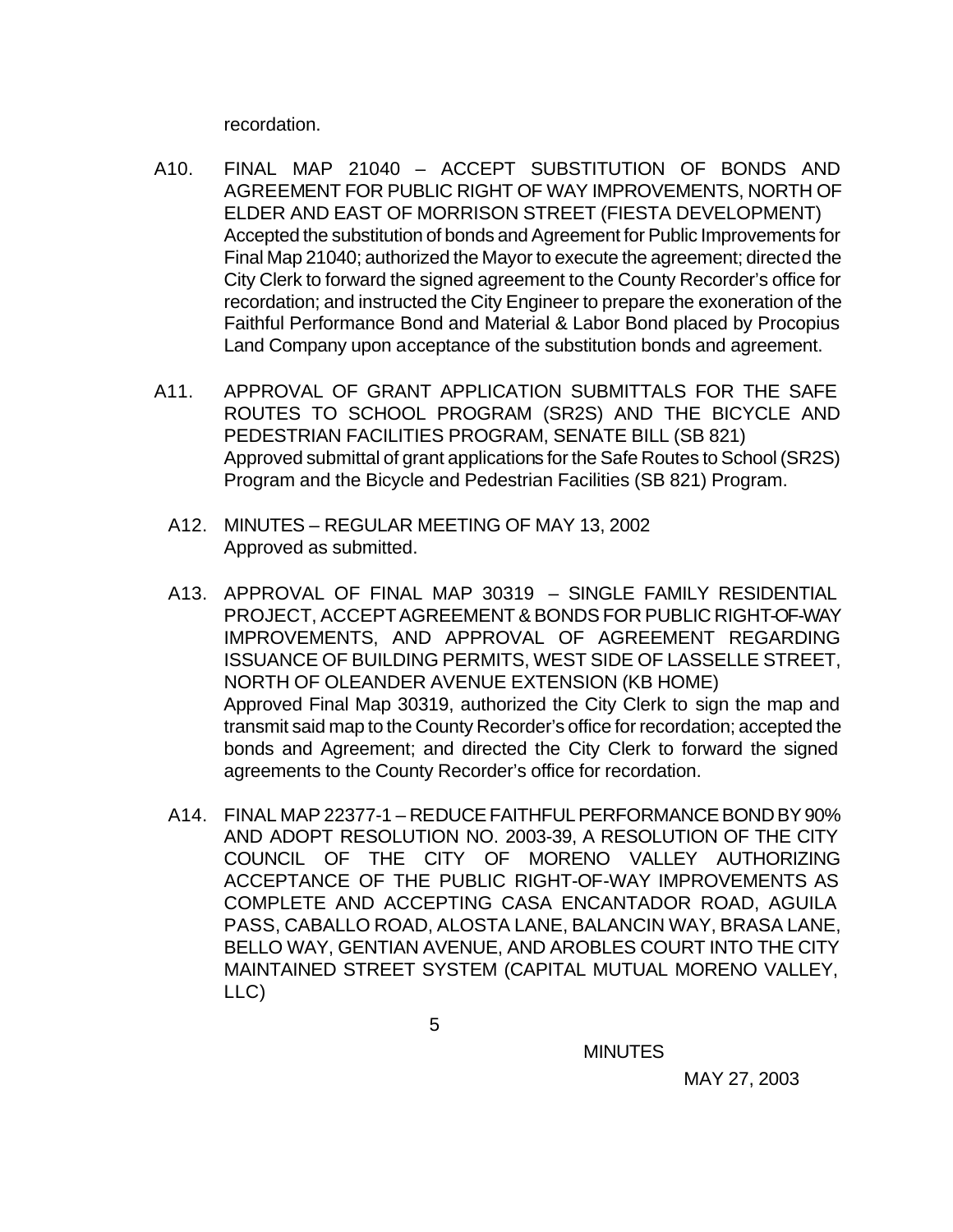Approved a 90% reduction to the Faithful Performance Bond for Final Map 22377-1; authorized the City Engineer to reduce the Faithful Performance Bond by 90%; and adopted Resolution No. 2003-39 authorizing the acceptance of the public right-of-way improvements for Final Map 22377-1, as complete and accepting Casa Encantador Road, Aguila Pass, Caballo Road, Alosta Lane, Balancin Way, Brasa Lane, Bello Way, Gentian Avenue, And Arobles Court into the City Maintained Street System.

#### Resolution No. 2003-39

A Resolution of the City Council of the City of Moreno Valley, Authorizing the Acceptance of the Public Right-of-Way Improvements as Complete Within Tract 22377-1, and Accepting Casa Encantador Road, Aguila Pass, Caballo Road, Alosta Lane, Balancin Way, Brasa Lane, Bello Way, Gentian Avenue, and Arobles Court into the City Maintained Street System

#### A15. AWARD BID FOR REPLACEMENT FIRE ENGINE

Appropriated additional \$43,248 from equipment replacement reserve; awarded the bid for purchase of a Multi-functional Type I Fire Engine to Smeal Fire Apparatus Company, Snyder, Nebraska as being in the best interest of the City and authorized the Finance Director to issue a purchase order to Smeal Fire Apparatus Company in the amount of \$325,248.

## **B. CONSENT CALENDAR** - **COMMUNITY SERVICES DISTRICT**

- B1. ORDINANCES FIRST READING BY TITLE ONLY Waived reading of all Ordinance Introductions and read by title only.
- B2. MINUTES REGULAR MEETING OF MAY 13, 2002 Approved as submitted.
- B3. AGREEMENT TO ACCEPT LETTER OF CREDIT TO GUARANTEE COMPLETION OF SHADOW MOUNTAIN PARK WITHIN TRACT 23553 Accepted staff's recommendation to accept the Letter of Credit for Completion of Park Improvements on Shadow Mountain Park.

## **C. CONSENT CALENDAR** - **COMMUNITY REDEVELOPMENT AGENCY**

 $\overline{6}$ 

**MINUTES**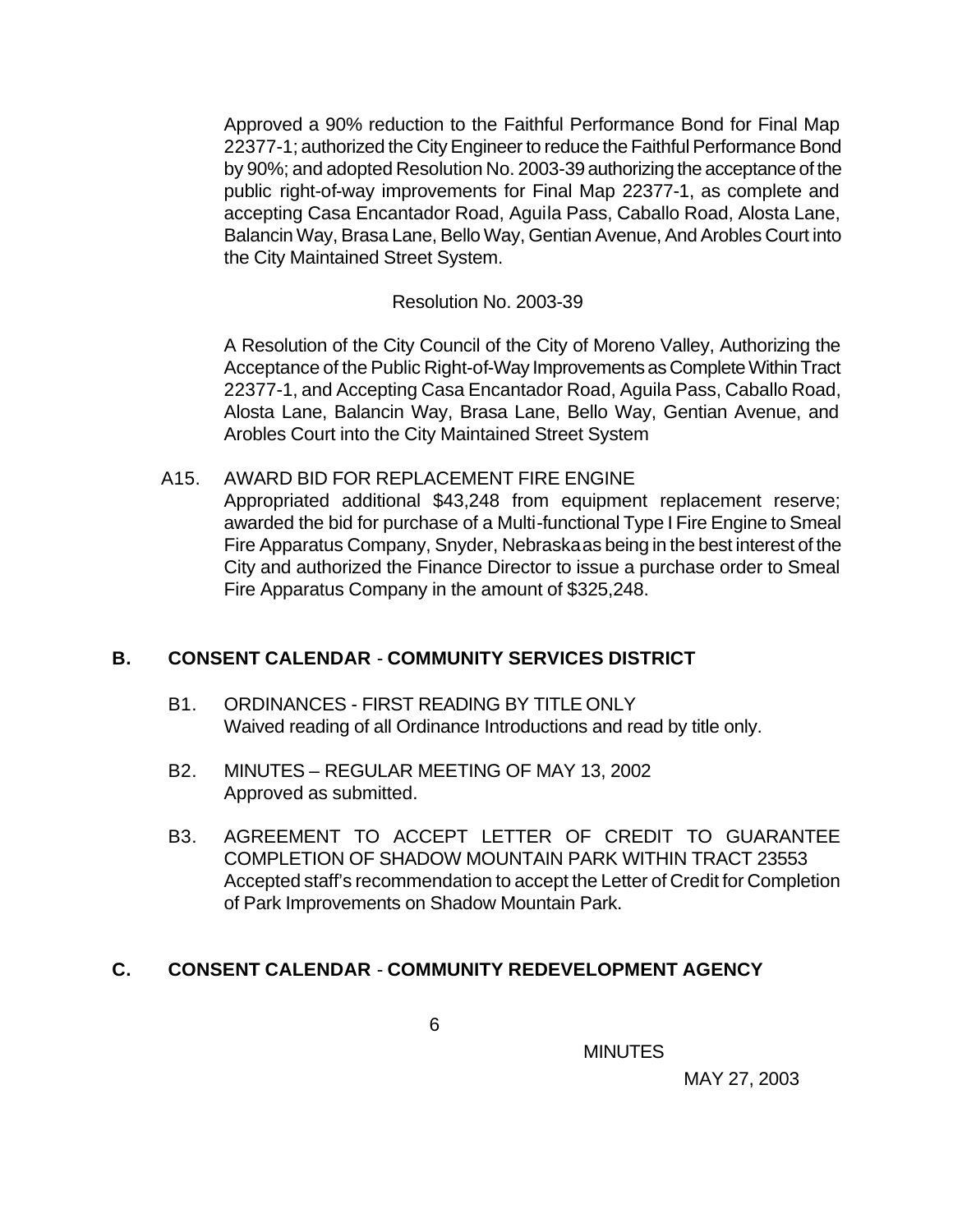- C1. ORDINANCES FIRST READING BY TITLE ONLY Waived reading of all Ordinance Introductions and read by title only.
- C2. AUTHORIZATION OF AGREEMENT FOR PURCHASE AND THE CONVEYANCE OF TITLE TO APN 291-191-005 AT THE NORTHEAST CORNER OF ALESSANDRO BOULEVARD AND DAY STREET Authorized the Chairman to execute the Agreement of Purchase and Sale of the above-described parcel; authorized the Chairman to execute escrow instructions and other documents as may be necessary to convey title to the parcel described above; appropriated and transferred funds not to exceed \$136,500 from 895 Fund Balance RDA Tax Increment to account number 891.91110.6111; authorized the Finance Director to wire transfer funds necessary to escrow to complete conveyance of title to the parcel described above; and appropriated and transferred funds not to exceed \$10,000 from 895 Fund Balance RDA Tax Increment to account number 891.91110.6291.293 for demolition of the improvements; authorized the acceptance of title to the abovedescribed parcel in accordance with the Agreement; and directed the City Clerk to certify to the acceptance and place said certification in escrow for recordation with the original grant deed when the escrow is complete
- C3. MINUTES REGULAR MEETING OF MAY 13, 2002 Approved as submitted.
- C4. AGREEMENT TO ACCEPT LETTER OF CREDIT TO GUARANTEE COMPLETION OF EASTGATE PARK WITHIN TRACT 22709 Accepted staff's recommendation to accept the Letter of Credit for Construction of Park Improvements at Eastgate Park.

## **D. PUBLIC HEARINGS**

D1. PUBLIC HEARING REGARDING THE INSTALLATION OF RESIDENTIAL STREETLIGHTS ALONG WEBB STREET AND INCLUSION INTO COMMUNITY SERVICES DISTRICT (CSD) ZONE B1C (STREETLIGHT INSTALLATION - WEBB STREET) AND ZONE B (RESIDENTIAL STREET LIGHTING)

President Batey opened the public testimony portion of the public hearing; there being none, public testimony was closed.

President Batey directed the Secretary to tabulate the ballots.

7

**MINUTES**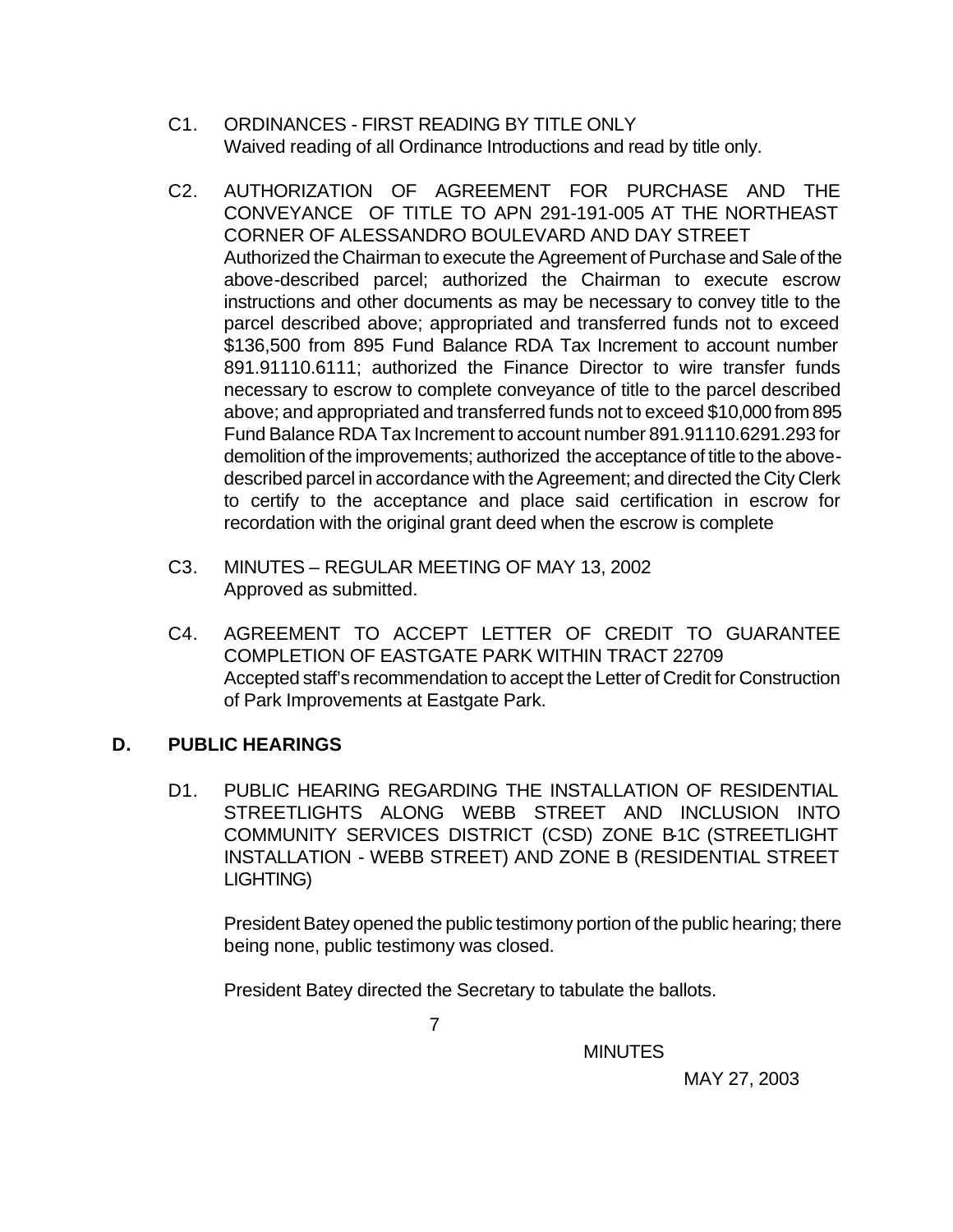Item continued to later in the meeting after completion of tabulation of the ballots

D2. A PUBLIC HEARING TO CONSIDER A RESOLUTION OF THE CITY COUNCIL OF THE CITY OF MORENO VALLEY CERTIFYING THE FINAL SUPPLEMENTAL ENVIRONMENTAL IMPACT REPORT, ADOPTING FINDINGS AND APPROVING THE MITIGATION MONITORING PROGRAM FOR THE MORENO VALLEY FIELD STATION SPECIFIC PLAN (SP 218), GENERALLY LOCATED SOUTH OF BRODIAEA AVENUE, EAST OF LASSELLE STREET, WEST OF OLIVER STREET AND NORTH OF IRIS AVENUE (APPLICATION NO. P01-029)

Mayor Batey opened the public testimony portion of the public hearing; there being none, public testimony was closed.

Councilmember White made a motion, seconded by Mayor Pro Tem West to approve City Council Resolution No. 2003-38, certifying the final supplemental environmental impact report, adopting findings and approving the mitigation monitoring for the Moreno Valley Field Station Specific Plan (SP 21), generally located south of Brodiaea Avenue, east of Lasselle Street, west of Oliver Street and north of Iris Avenue. Motion carried 5-0. Roll call vote.

#### Resolution No. 2003-38

A Resolution of the City Council of the City of Moreno Valley, Certifying the Final Supplemental Environmental Impact Report, Adopting Findings and Approving the Mitigation Monitoring Program for the Moreno Valley Field Station Specific Plan (SP 218), Generally Located South of Brodiaea Avenue, East of Lasselle Street, West of Oliver Street and North of Iris Avenue

## **AGENDA ORDER**

D1. (CONTINUED FROM EARLIER IN MEETING)

PUBLIC HEARING REGARDING THE INSTALLATION OF RESIDENTIAL STREETLIGHTS ALONG WEBB STREET AND INCLUSION INTO COMMUNITY SERVICES DISTRICT (CSD) ZONE B1C (STREETLIGHT INSTALLATION - WEBB STREET) AND ZONE B (RESIDENTIAL STREET LIGHTING)

**MINUTES**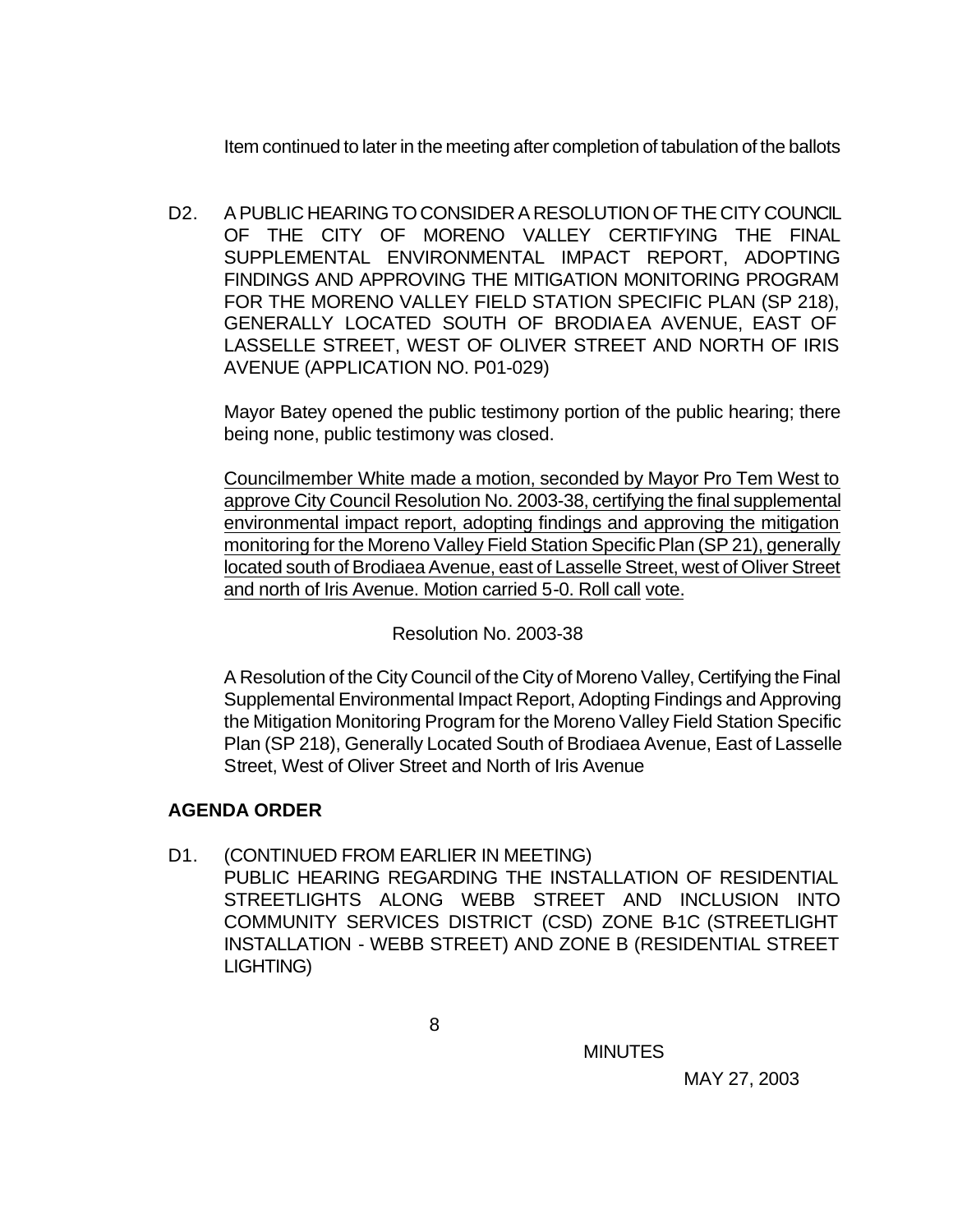The Secretary announced the results as follows:

"Yes" votes – 2 "No" votes - 7 Ballot Failed

Boardmember White made a motion, seconded by President Batey to verify and accept the results of the mail ballot proceeding as identified on the Official Tally Sheet and Assessor Parcel Number (APN) listing. Motion carried 5-0. Roll call vote.

Boardmember Flickinger made a motion, seconded by President Batey to receive and file with the City Clerk's Office the accepted Official Tally Sheet and APN listing. Motion carried 5-0. Roll call vote.

# **E. ITEMS REMOVED FROM CONSENT CALENDARS FOR DISCUSSION OR SEPARATE ACTION - NONE**

- **F. REPORTS**
	- F1. REPORT TO CONSIDER PUBLIC COMMENTS REGARDING CSD PROPOSED 2003/2004 ANNUAL CHARGES

President Batey opened the agenda item for public comments; there being none, public comments were closed.

Boardmember White made a motion, seconded by Vice-President West to receive and file. Motion carried 5-0. Roll call vote.

F2. APPROVE AND ADOPT RESOLUTION NO. CSD 2003-07 TO AUTHORIZE COLLECTION OF THE APPROVED CSD ZONE E-3A CHARGE AND INTRODUCE ORDINANCE NO. CSD 36 TO ESTABLISH ZONE E-3A (TRACT 30318-INTERNAL PARKWAY LANDSCAPE/WALL MAINTENANCE)

President Batey opened the agenda item for public comments; there being none, public comments were closed.

9

**MINUTES**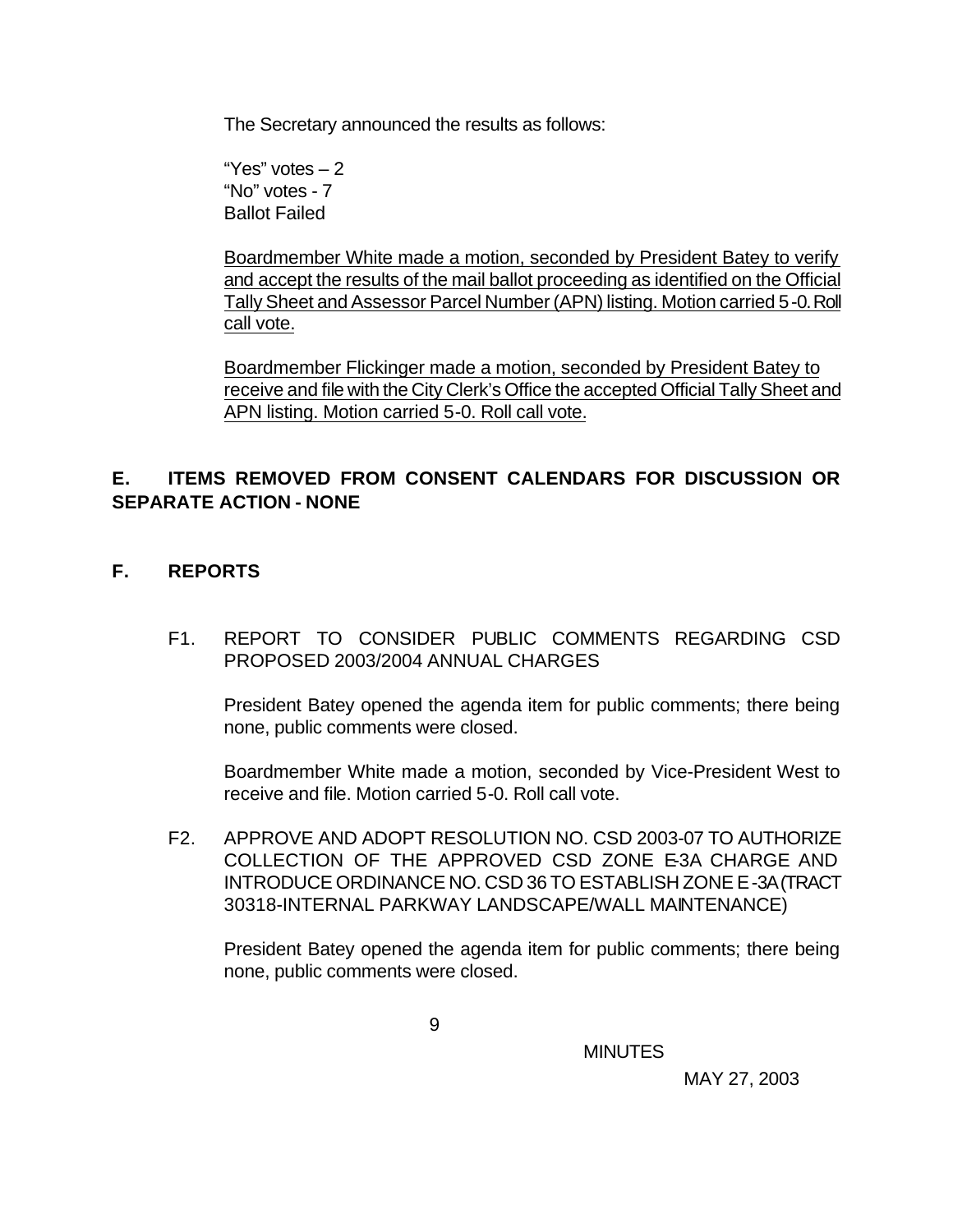Boardmember Stewart made a motion, seconded by Boardmember Flickinger to approve and adopt Resolution No. CSD 2003-07 to authorize collection of the approved Zone E-3A parcel charge on the property tax bill, as required by the County of Riverside. Motion carried 5-0. Roll call vote.

Resolution No. CSD 2003-07

A Resolution of the Moreno Valley Community Services District of the City of Moreno Valley, California, Approving the Parcel Charge for Providing Zone E-3A (Tract 30318 – Internal Parkway Landscape/Wall Maintenance) **Services** 

Boardmember Stewart made a motion, seconded by Boardmember Flickinger to introduce Ordinance No. CSD 36 to establish the Zone E-3A (Tract 30318-Internal Parkway Landscape/Wall Maintenance) boundary and to include Zone E-3A as a subzone of Zone E (High-Service-Level Parkway Landscape Maintenance). Motion carried 5-0. Roll call vote.

#### Ordinance No. CSD 36

An Ordinance of the Moreno Valley Community Services District of the City of Moreno Valley, California, Approving the Establishment of Zone E-3A (Tract 30318 – Internal Parkway Landscape/Wall Maintenance) as a Subzone of Zone E (High-Service-Level) Parkway Landscape Maintenance)

## F3. FY 2003-04 PROPOSED BUDGET PRESENTATION

- a. General Financial Overview
- b. Budget Overviews of Selected Funds
	- 1. General Fund
	- 2. Parks and Recreation, Zone A
	- 3. Library Services, Zone L
	- 4. Redevelopment Agency
	- 5. Gas Tax
	- 6. Capital Projects (FY 03/04 Capital Budget)

## **RECESS; RECONVENE**

 $10<sub>1</sub>$ 

MINUTES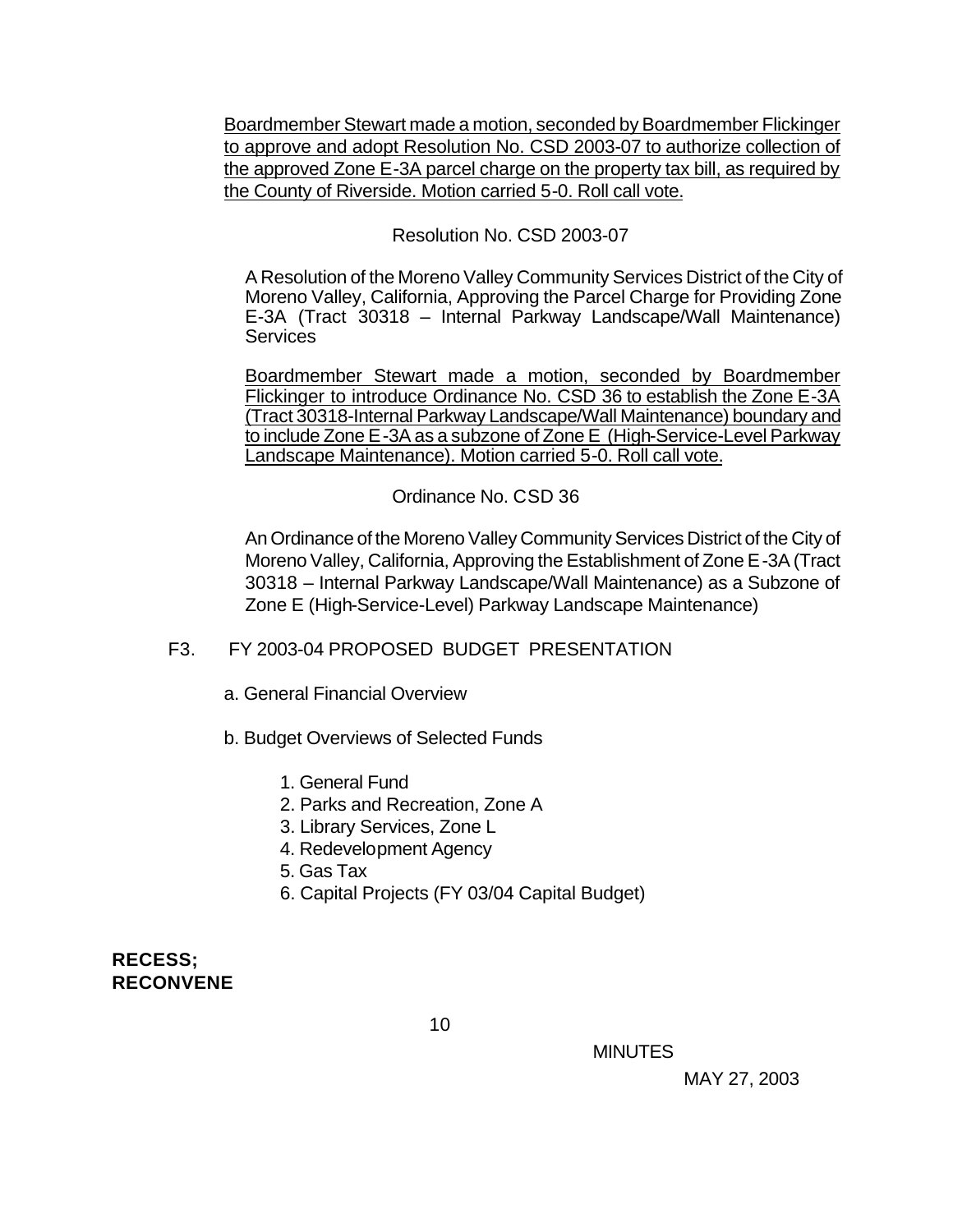- c. Review of City Reserves Policy
- d. Budget Issues

Mayor Batey opened the agenda item for public comments which were received from Pete Bleckert and Daryl Terrell.

Councilmember White made a motion, seconded by Mayor Pro Tem West to receive and file. Motion carried unanimously.

## **AGENDA ORDER**

PUBLIC COMMENTS **ON ANY SUBJECT NOT ON THE AGENDA** UNDER THE JURISDICTION OF THE CITY COUNCIL ARE AS FOLLOWS:

John Hayes – Address matter of record

1) Open Meetings Act – requested Council oppose any changes in writing to the act proposed by the Governor

#### Daryl Terrell – Address matter of record

1) Utility User's Tax should be a Public Safety Tax used on Police and Fire only

### Priscilla Banks – Address matter of record

1) Council should respect wishes of the people regarding parks & the library

#### Pete Bleckert – Address matter of record

- 1) Budget reserves loaned to RDA
- 2) Prior Councilmembers

# **CLOSING COMMENTS AND/OR REPORTS OF THE CITY COUNCIL, COMMUNITY SERVICES DISTRICT, OR COMMUNITY REDEVELOPMENT AGENCY**

MINUTES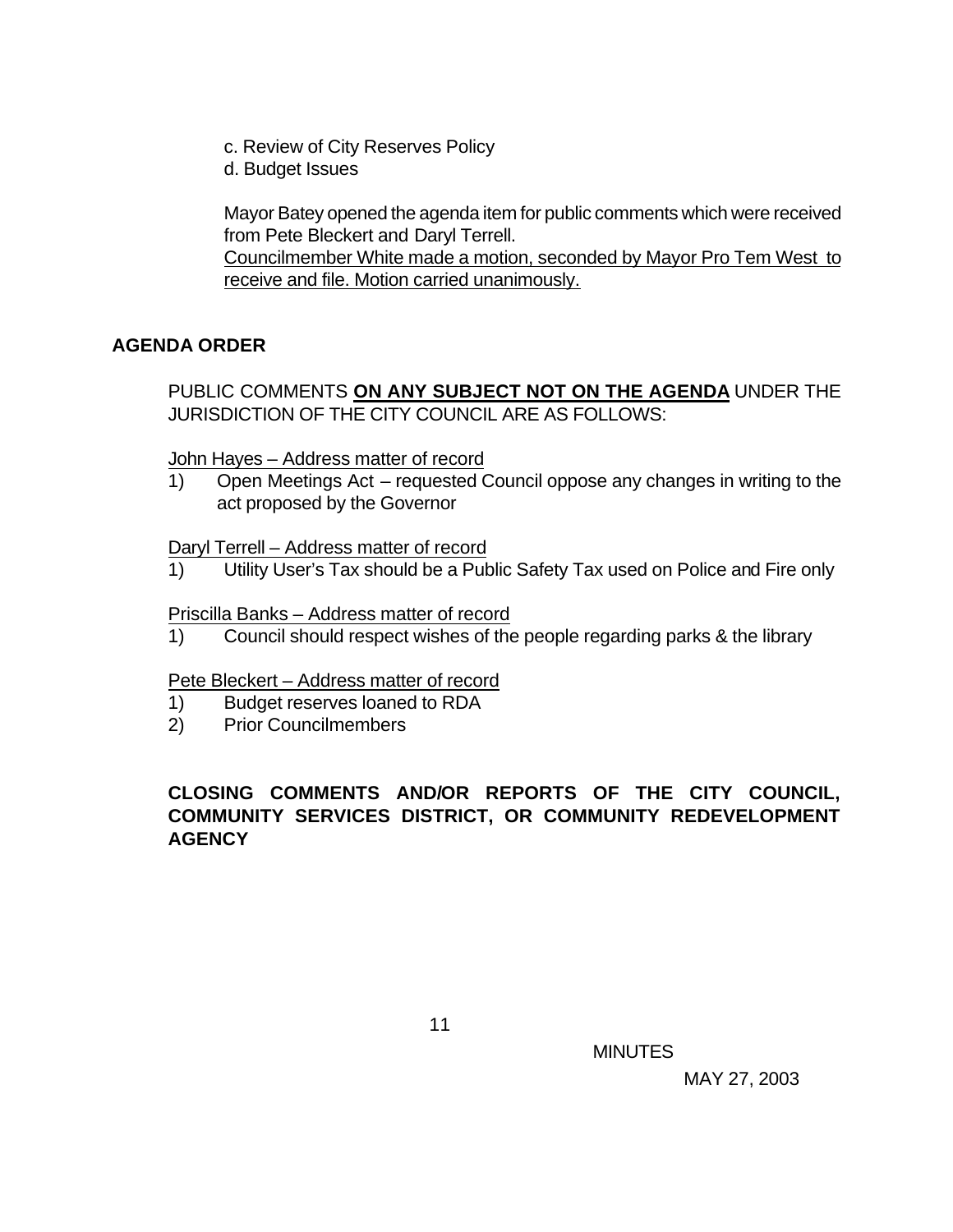Councilmember White

- 1) Attended League meeting in Sacramento along with Councilmember Flickinger – the Cities are asking the State to not "raid" their budgets
- 2) Agrees with Mr. Hayes regarding the "Open Meetings Act"
- 3) Stated that he is willing to sit down and go over the budget with anyone who would be interested in doing so

Councilmember Flickinger

- 1) Welcomed Mr. Hayes back
- 2) Day Street improvements
- 3) Council has had ongoing talks with State Legislators regarding City budget issues  $-$  State budget is projected to be approved by June 15<sup>th</sup>
- 4) Stated the League of California Cities will be supporting Senate Constitutional Amendment No. 1 which improves public access to government information

#### Councilmember Stewart

- 1) Agrees with Ms. Banks on the priority of spending on Public Safety
- 2) Clarified that new Police Officers have been added through expansion of the POP Team – still need to add more officers and would like to see response time reduced
- 3) Explained that the rent increase implemented by the March Joint Powers at Green Acres was due to a cost of living increase – stated he will ask the Director to notify the residents in the future of any proposed increases

Mayor Pro Tem West

- 1) Announced RCTC (Riverside County Transportation Commission) will be holding a special meeting in June to vote on the authorization to start building an additional lane on the 60 freeway
- 2) Met with elected officials from Loma Linda, Redlands, Norco, and other neighboring jurisdictions regarding the Reche Canyon Road improvements progress

Mayor Batey

- 1) Announced he will be absent at next week's meeting as he will be in Alabama for fire training
- F4. ENDORSEMENT OF THE 2003 REVISED TEN-YEAR CAPITAL PLAN

MINUTES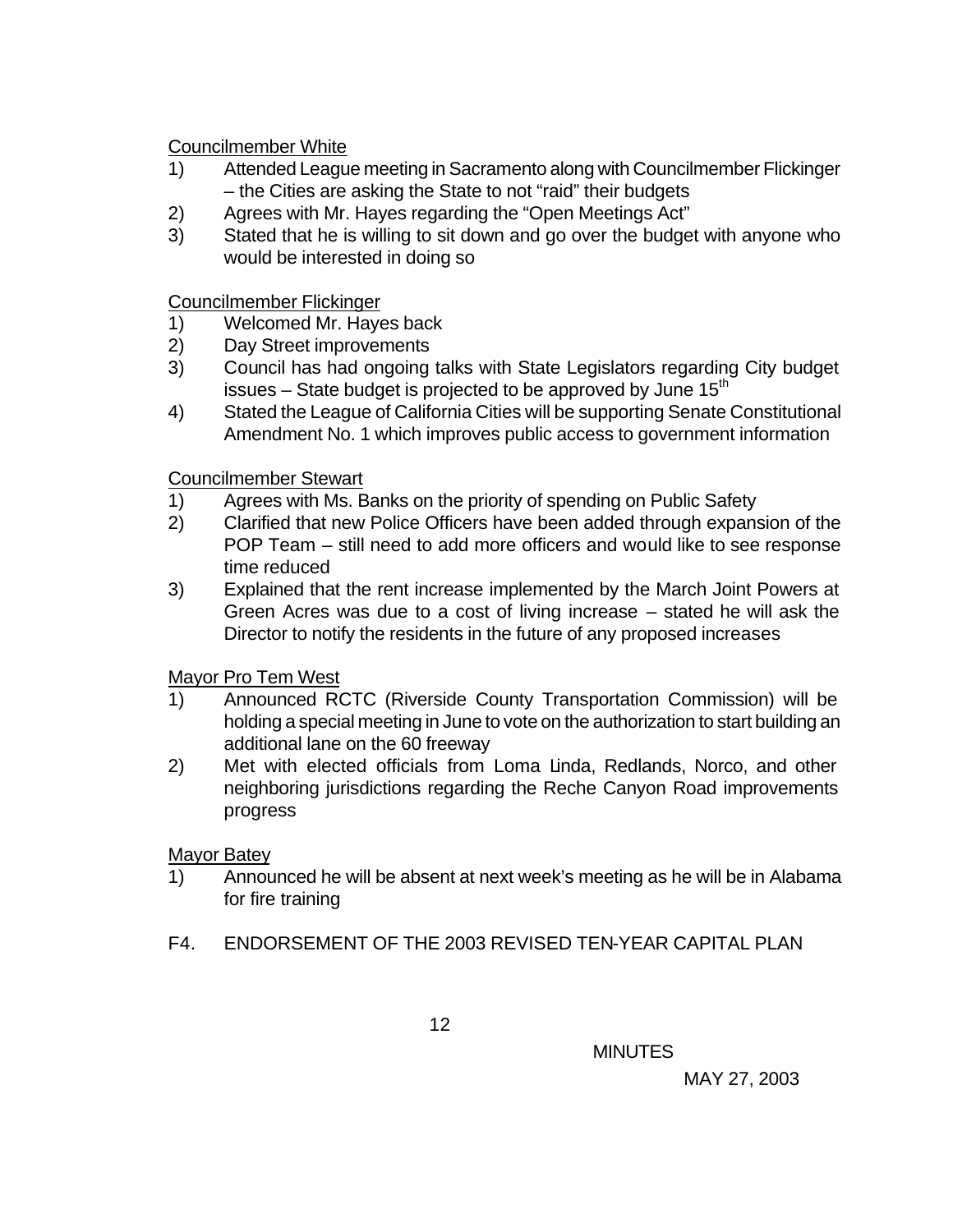Continued to the regular City Council meeting of June 10, 2003.

F5. FORMATION OF COMMUNITY FACILITIES DISTRICT NO. 1 (NEIGHBORHOOD PARK MAINTENANCE) FOR NEW RESIDENTIAL DEVELOPMENTS

President Batey opened the agenda item for public comments; there being none, public comments were closed.

Boardmember White made a motion, seconded by Boardmember Stewart to adopt Resolution No. CSD 2003-08. Motion carried 4-1, President Batey dissenting. Roll call vote.

#### Resolution No. CSD 2003-08

A Resolution of the Moreno Valley Community Services District of the City of Moreno Valley, California, Adopting a Boundary Map Showing the Boundaries of the Territory Proposed for the Inclusion in Proposed Community Facilities District No. 1

Boardmember White made a motion, seconded by Boardmember Stewart to adopt Resolution No. CSD 2003-09. Motion carried 4-1, President Batey dissenting. Roll call vote.

Resolution No. CSD 2003-09

A Resolution of the Moreno Valley Community Services District of the City of Moreno Valley, California, Declaring its Intention to Establish Community Facilities District No. 1 and to Authorize the Levy a Special Tax Therein to Finance Certain Services

Boardmember White made a motion, seconded by Boardmember Stewart to adopt Resolution No. CSD 2003-10. Motion carried 4-1, President Batey dissenting. Roll call vote.

Resolution No. CSD 2003-10

A Resolution of the Moreno Valley Community Services District of the City of Moreno Valley, California, Ordering and Directing the Preparation of a

MINUTES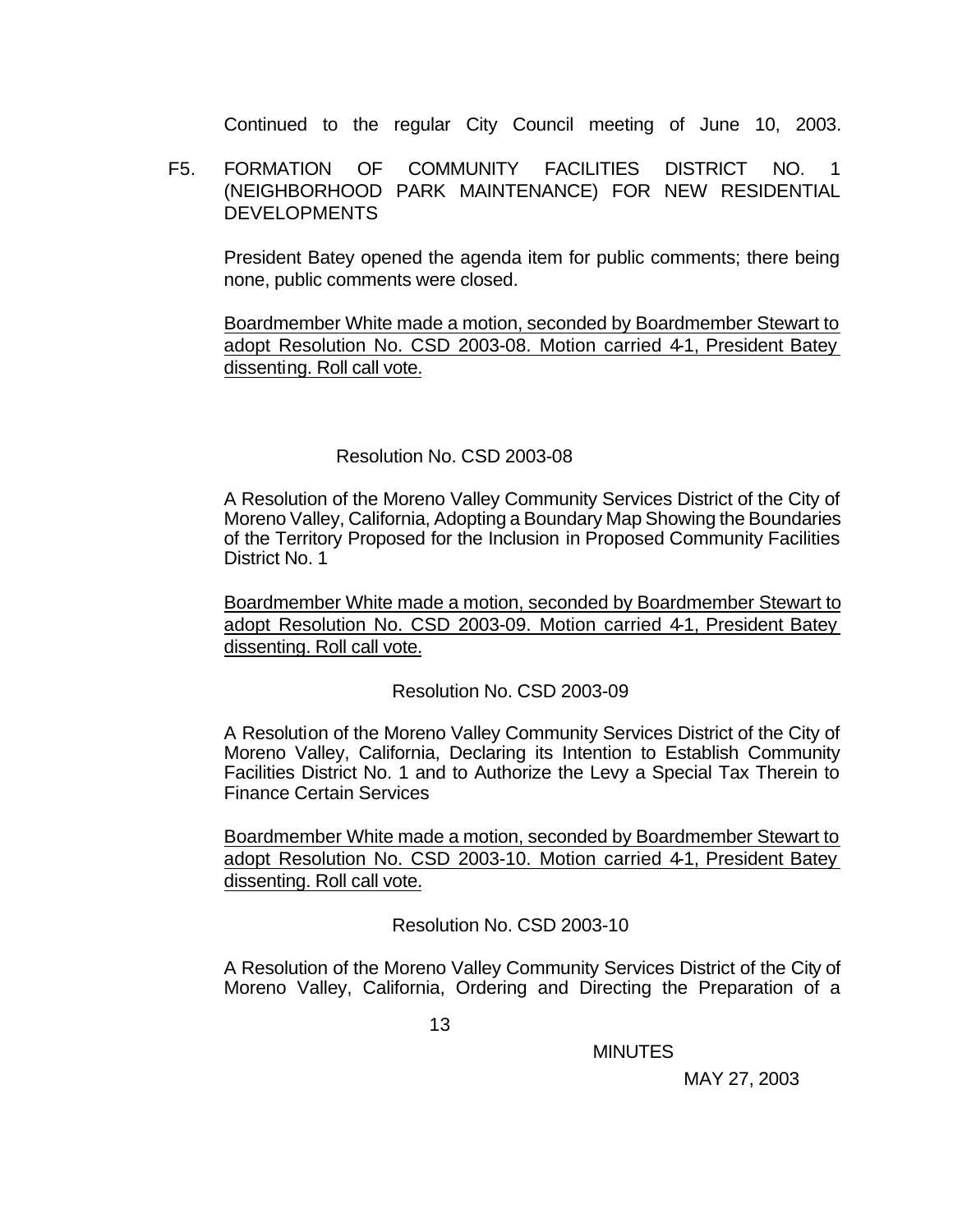Community Facilities District Report for Proposed Community Facilities District No. 1

Boardmember White made a motion, seconded by Boardmember Stewart to adopt Resolution No. CSD 2003-11. Motion carried 4-1, President Batey dissenting. Roll call vote.

Resolution No. CSD 2003-11

A Resolution of the Moreno Valley Community Services District of the City of Moreno Valley, California, Adopting a Boundary Map Showing Territory Proposed to be Annexed in the Future to Community Facilities District No. 1

Boardmember White made a motion, seconded by Boardmember Stewart to adopt Resolution No. 2003-12. Motion carried 4-1, President Batey dissenting. Roll call vote.

Resolution No. CSD 2003-12

A Resolution of the Moreno Valley Community Services District of the City of Moreno Valley, California, Declaring Intention to Annex Territory in the Future to Community Facilities District No. 1.

F6. LEGISLATIVE UPDATE

Continued to the regular City Council meeting of June 10, 2003.

## **G. LEGISLATIVE ACTIONS**

ORDINANCES - 1ST READING AND INTRODUCTION

G1. APPROVAL OF POLICIES AND GUIDELINES FOR THE RESERVATION OF PICNIC SHELTERS, AND INTRODUCTION OF ORDINANCE CSD-37 AMENDING ORDINANCE NO. CSD-32 ESTABLISHING FEES FOR THE RESERVATION OF PICNIC SHELTERS

Continued to the regular City Council meeting of June 10, 2003.

G2. APPROVAL OF TOWNGATE COMMUNITY CENTER GUIDELINES AND INTRODUCTION OF ORDINANCE CSD-38 AMENDING ORDINANCE NO.

MINUTES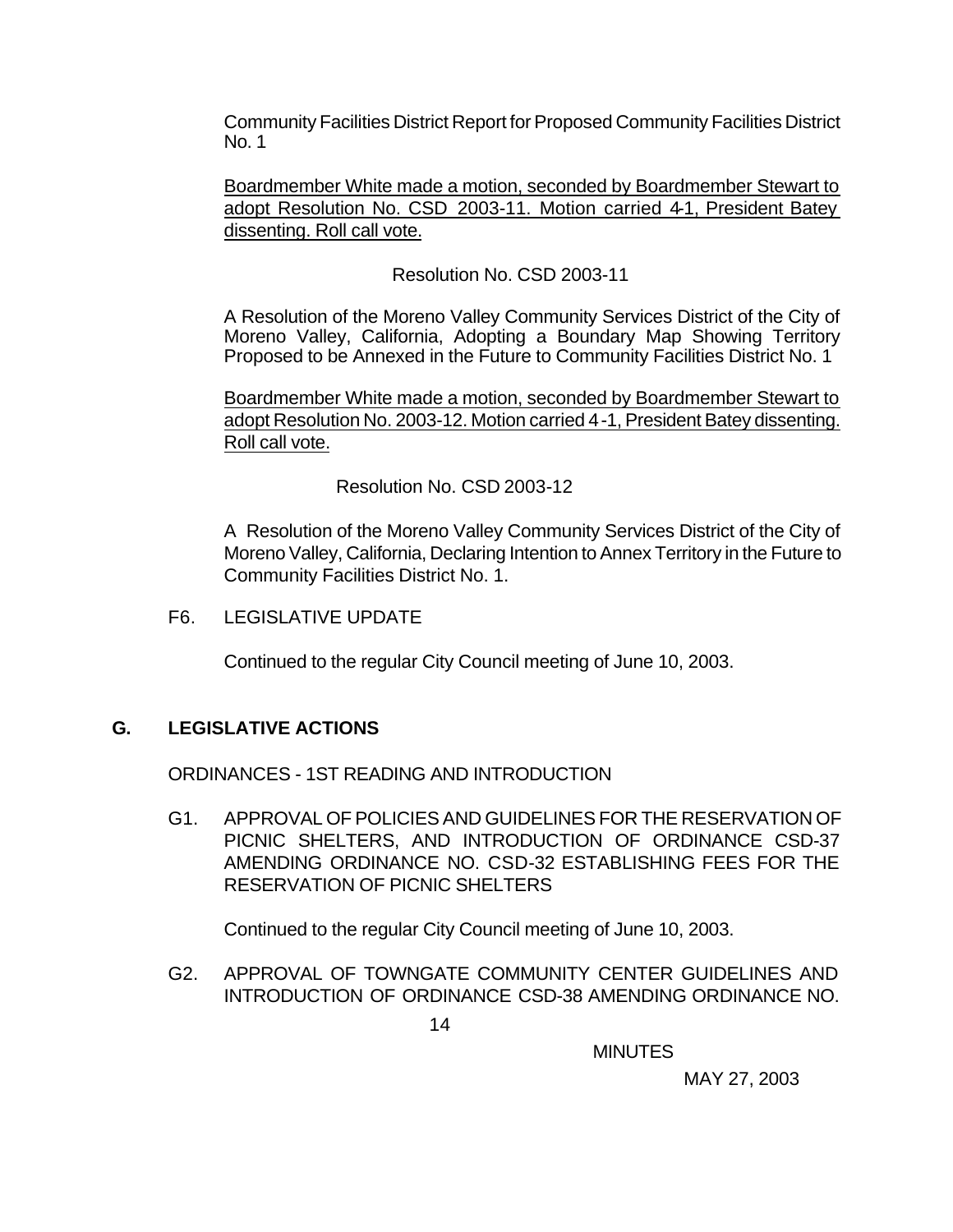CSD-32 ESTABLISHING FEES FOR THE TOWNGATE COMMUNITY **CENTER** 

Continued to the regular City Council meeting of June 10, 2003.

G3. ORDINANCE NO. 630, AMENDING SECTION 12.36.010 OF CHAPTER 12.36 OF TITLE 12 OF THE MUNICIPAL CODE RELATING TO THE DESIGNATION OF TRUCK ROUTES

Continued to the regular City Council meeting of June 10, 2003.

G4. VALLEY SKATE PARK CONCESSIONAIRE AGREEMENT AND INTRODUCTION OF ORDINANCE NO. CSD-39 AMENDING ORDINANCE NO. CSD-32 ESTABLISHING FEES FOR VALLEY SKATE PARK

President Batey opened the agenda item for public comments; there being none, public comments were closed.

Boardmember Flickinger made a motion, seconded by Boardmember White to approve the agreement with Action Park Alliance to maintain and operate Valley Skate Park for a period of five years with five one-year options to extend lease, as amended. Motion carried 5-0. Roll call vote.

Boardmember Flickinger made a motion, seconded by Boardmember White to introduce Ordinance No. CSD-39. Motion carried 5-0. Roll call vote.

Ordinance No. CSD-39

An Ordinance of the Moreno Valley Community Services District of the City of Moreno Valley, California, Amending Ordinance No. CSD-32, Establishing Fees for the Use of Valley Skatepark

ORDINANCES - 2ND READING AND ADOPTION

G5. ORDINANCE NO. CSD 34, AN ORDINANCE OF THE MORENO VALLEY COMMUNITY SERVICES DISTRICT OF THE CITY OF MORENO VALLEY, CALIFORNIA, APPROVING THE ESTABLISHMENT OF ZONE E-4A (DAYBREAK DEVELOPMENT – INTERNAL PARKWAY LANDSCAPE MAINTENANCE) AS A SUBZONE OF ZONE E (HIGH-SERVICE-LEVEL PARKWAY LANDSCAPE MAINTENANCE) (RECEIVED FIRST READING

MINUTES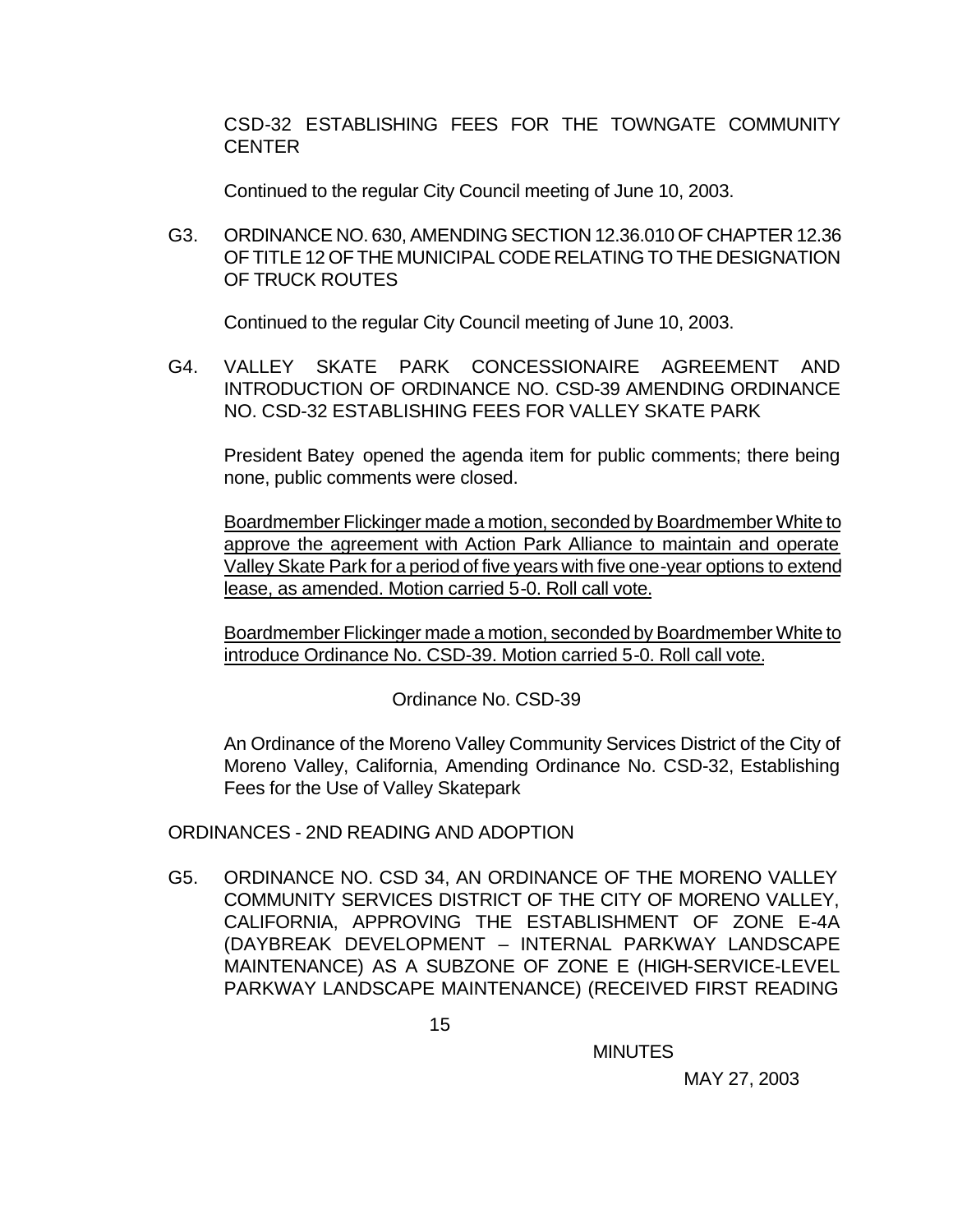AND INTRODUCTION ON MAY 13, 2003, ON A 5-0 VOTE)

Boardmember Flickinger made a motion, seconded by Boardmember White to adopt Ordinance No. CSD 34. Motion carried 5-0. Roll call vote.

#### Ordinance No. CSD 34

An Ordinance of the Moreno Valley Community Services District of the City of Moreno Valley, California, Approving the Establishment of Zone E-4A (Daybreak Development – Internal Parkway Landscape Maintenance) as a Subzone of Zone E (High-Service-Level Parkway Landscape Maintenance)

G6. ORDINANCE NO. CSD 35, AN ORDINANCE OF THE MORENO VALLEY COMMUNITY SERVICES DISTRICT OF THE CITY OF MORENO VALLEY, CALIFORNIA, APPROVING THE ESTABLISHMENT OF ZONE E-1A (RENAISSANCE PARK – INTERNAL PARKWAY LANDSCAPE/WALL MAINTENANCE) AS A SUBZONE OF ZONE E (HIGH-SERVICE-LEVEL PARKWAY LANDSCAPE MAINTENANCE) (RECEIVED FIRST READING AND INTRODUCTION ON MAY 13, 2003, ON A 5-0 VOTE)

Boardmember Flickinger made a motion, seconded by Boardmember White to adopt Ordinance No. CSD 35. Motion carried 5-0. Roll call vote

Ordinance No. CSD 35

An Ordinance of the Moreno Valley Community Services District of the City of Moreno Valley, California, Approving the Establishment of Zone E-1A (Renaissance Park – Internal Parkway Landscape/Wall Maintenance) as a Subzone of Zone E (High-Service-Level Parkway Landscape Maintenance)

Councilmember Stewart made a motion, seconded by Councilmember White to extend the Council meeting past 11:00 p.m. Motion carried unanimously.

ORDINANCES - URGENCY ORDINANCES – NONE

#### RESOLUTIONS

G7. MARCH OPERATIONS ASSURANCE TASK FORCE – ADOPT RESOLUTION NO. 2003-37

MINUTES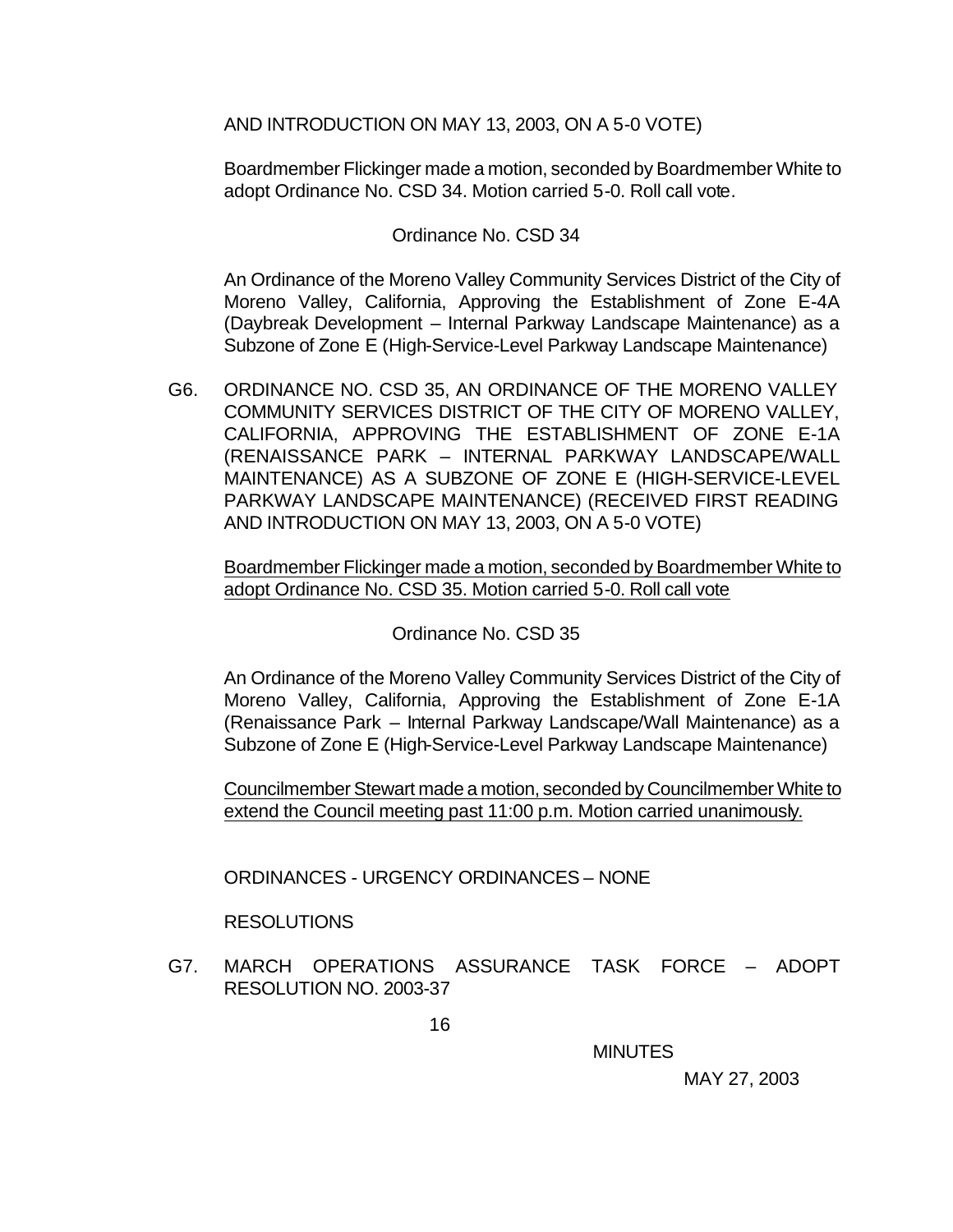Councilmember Stewart made a motion, seconded by Councilmember Flickinger to appoint Councilmember White to serve on the March Operations Assurance Task Force and to adopt Resolution No. 2003-37. Motion carried 5- 0. Roll call vote.

Resolution No. 2003-37

A Resolution of the City Council of the City of Moreno Valley, California, to Establish and Participate in the March Operations Assurance Task Force to Protect the Future Aviation Operations of March Air Reserve Base

## **AGENDA ORDER**

F7. CITY MANAGER'S REPORT (Informational Oral Presentation – not for Council action)

## **CLOSED SESSION - NONE**

\_\_\_\_\_\_\_\_\_\_\_\_\_\_\_\_\_\_\_\_\_\_\_\_\_\_\_\_\_\_\_\_\_\_

#### **ADJOURNMENT**

There being no further business to conduct, the meeting was adjourned at  $11:04$  p.m. by unanimous informal consent.

Submitted by:

Alice Reed, City Clerk Secretary, Moreno Valley Community Services District Secretary, Community Redevelopment Agency of the City of Moreno Valley

Approved by:

MINUTES